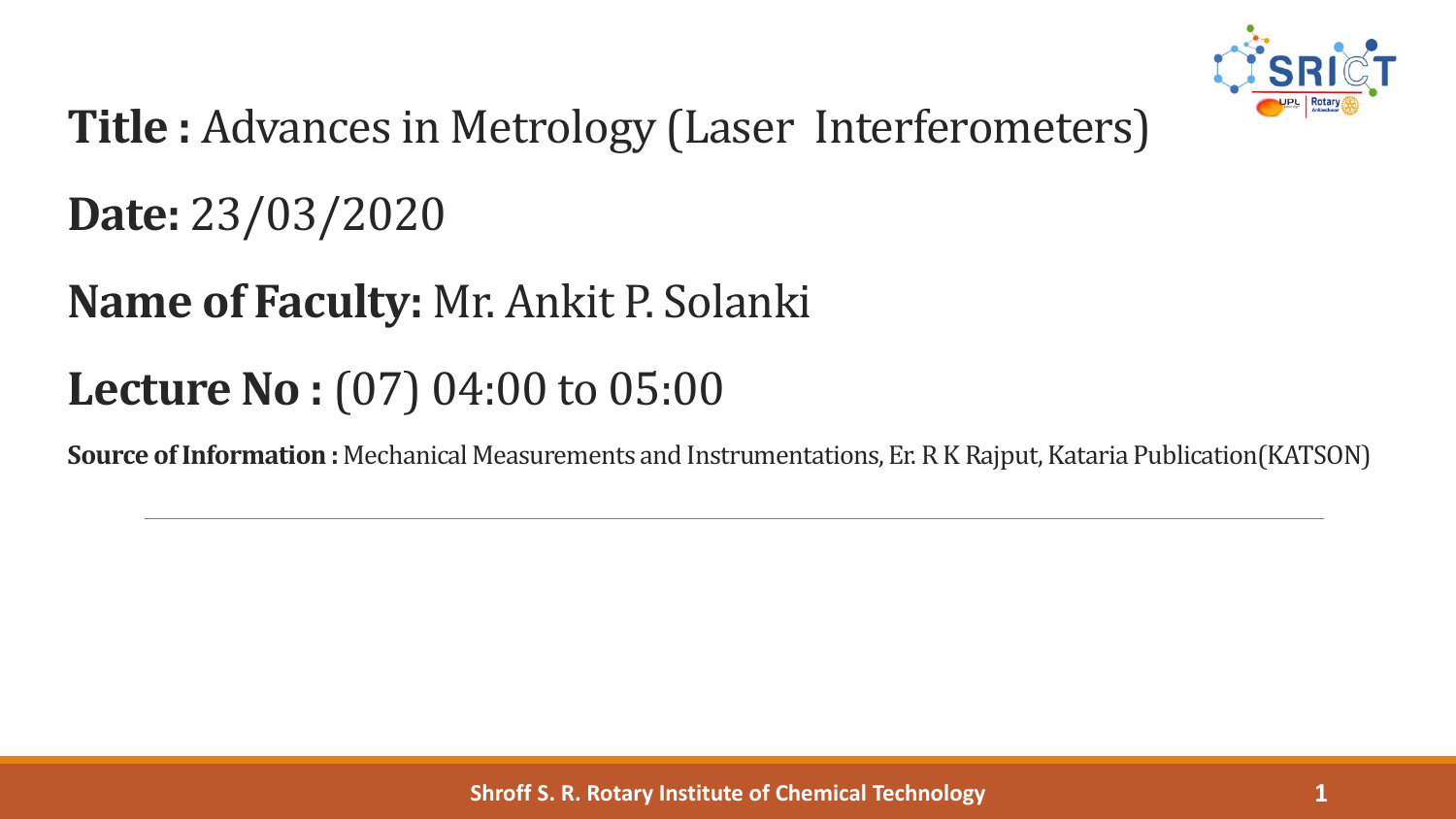- $\Box$  It is the science of making precise measurements upto a few thousands of a millimeter with the help of equipment like optical flats and a monochromatic light source.
- $\Box$  The measurements are based on the phenomenon of light wave interference.

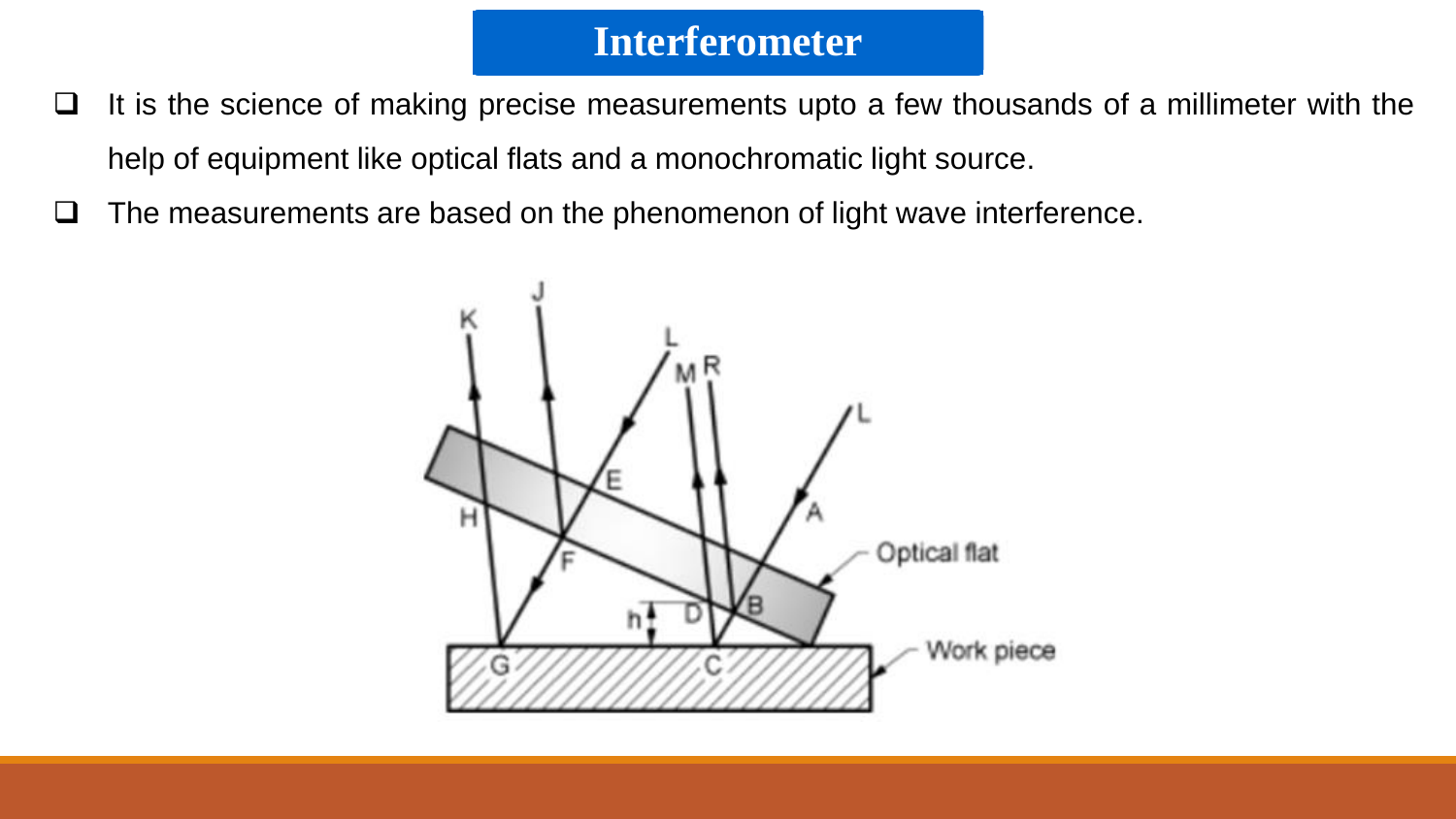# **Different Interference Patterns**



#### Fringe patterns obtained with flatness interferometer

- **(a) Pattern:** The pitch of the two sets of fringes and the **direction is same** indicating a **perfectly flat & parallel gauge**.
- **(b) Pattern:** The direction of bands is **same but pitch is different** indicating **taper along the larger edge of the gauge.**
- **(c) Pattern:** The pitch is **same but the direction is different** indicates a **taper along the shorter corner of the gauge**.
- **(d) Pattern:** Indicates that the **corners of the gauge are worm out**.
- **(e) Pattern:** Obtained when the gauge surface being tested is **convex or concave**.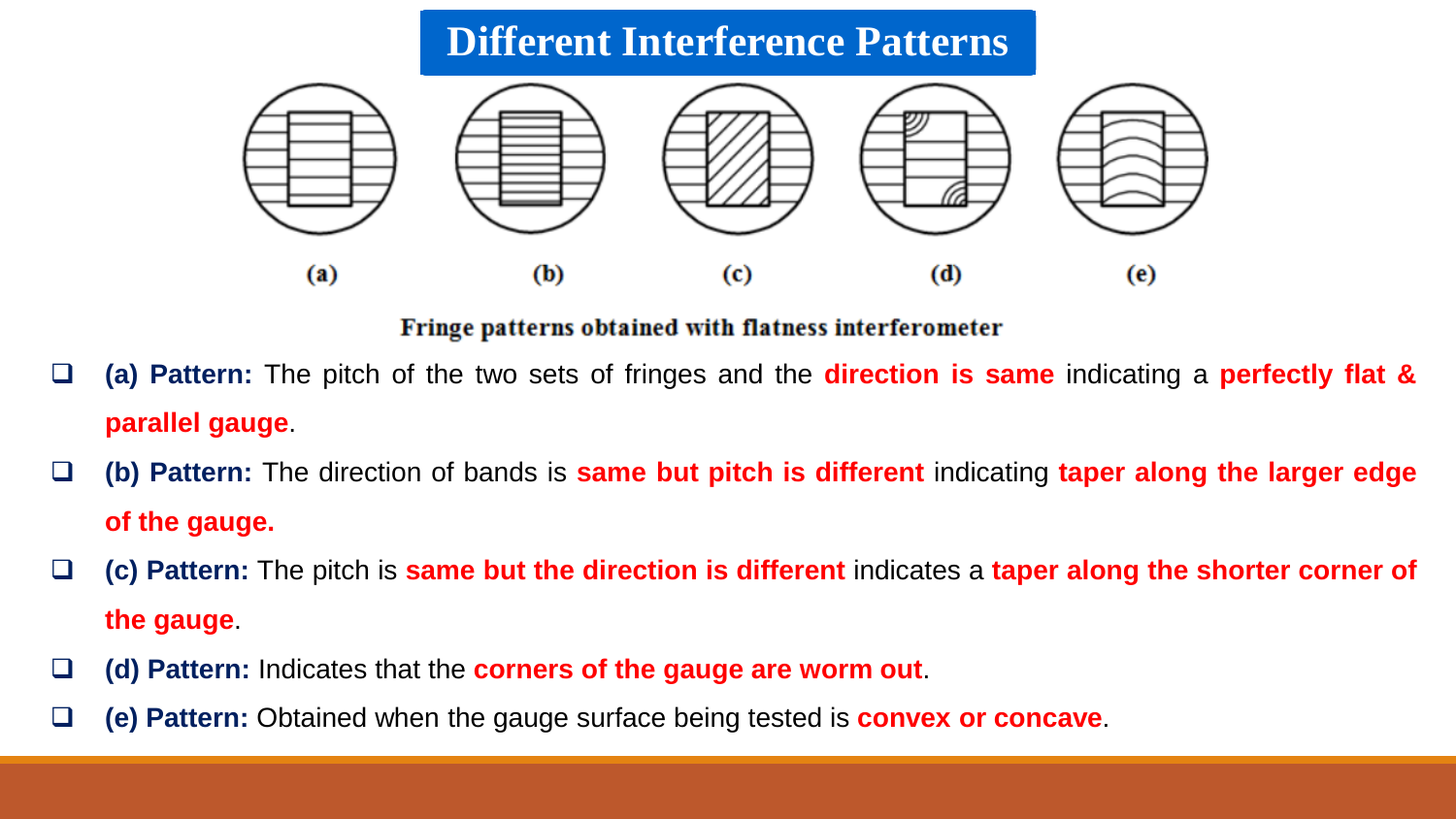### **Different Interference Patterns**

Turf







(b) Turf



(c) Flat



(d) Conical



(e) Convex



(f) Ridge or a valley





(h) Oval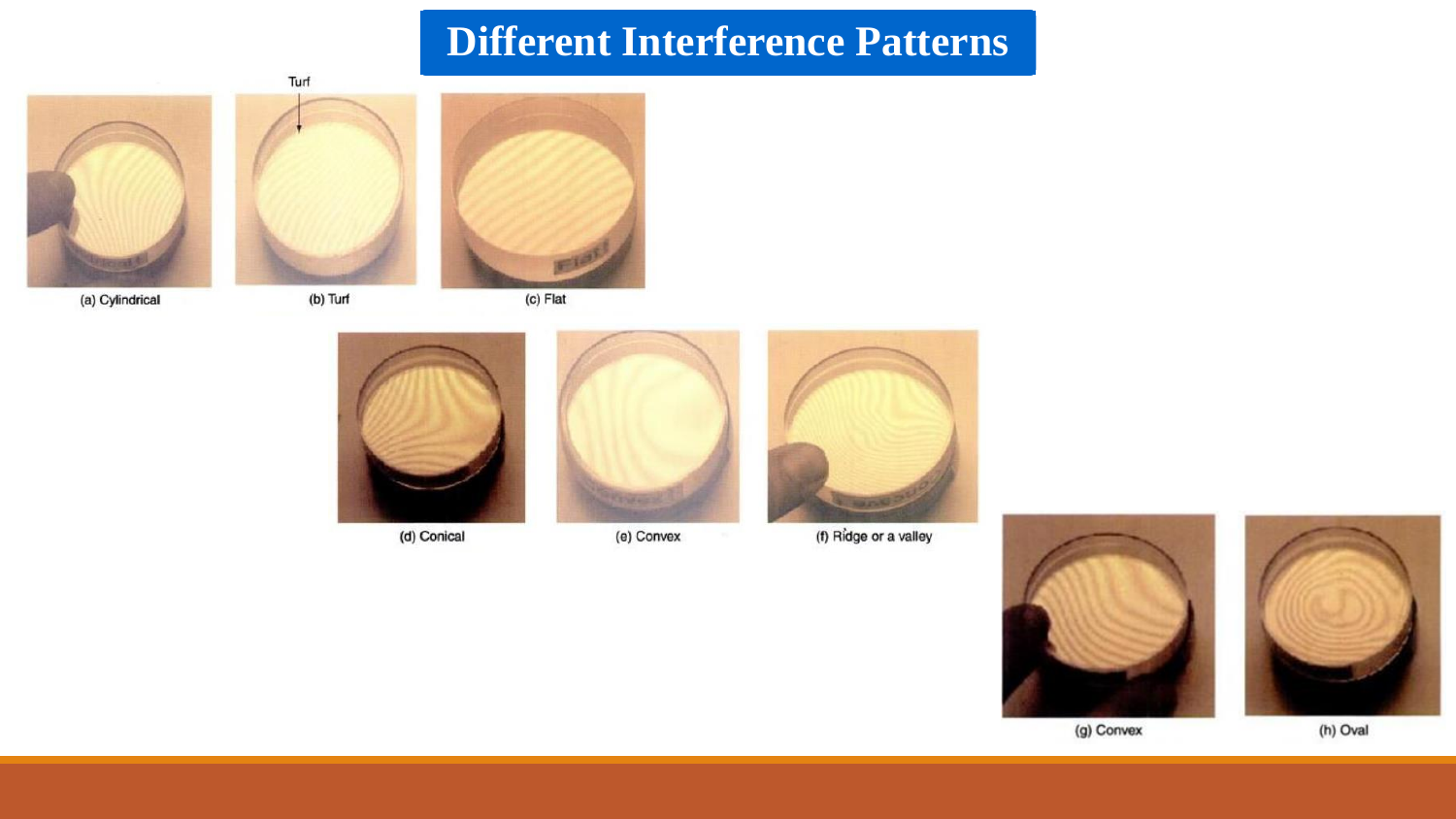#### **Precision Instrumentation based on Laser Principles**

- Light Amplification by Stimulated Emission of Radiation (LASER) produces an intense emergent beam of light that can be parallel to a high degree or can be focused onto a very small area.
- Although a number of materials may be used to produce lasers, the helium-neon gas laser is the most popular for applications in metrology.
- For the purpose of measurement, laser has properties similar to 'normal' light.
- It can be represented as a sine wave whose wavelength remains the same for a given colour.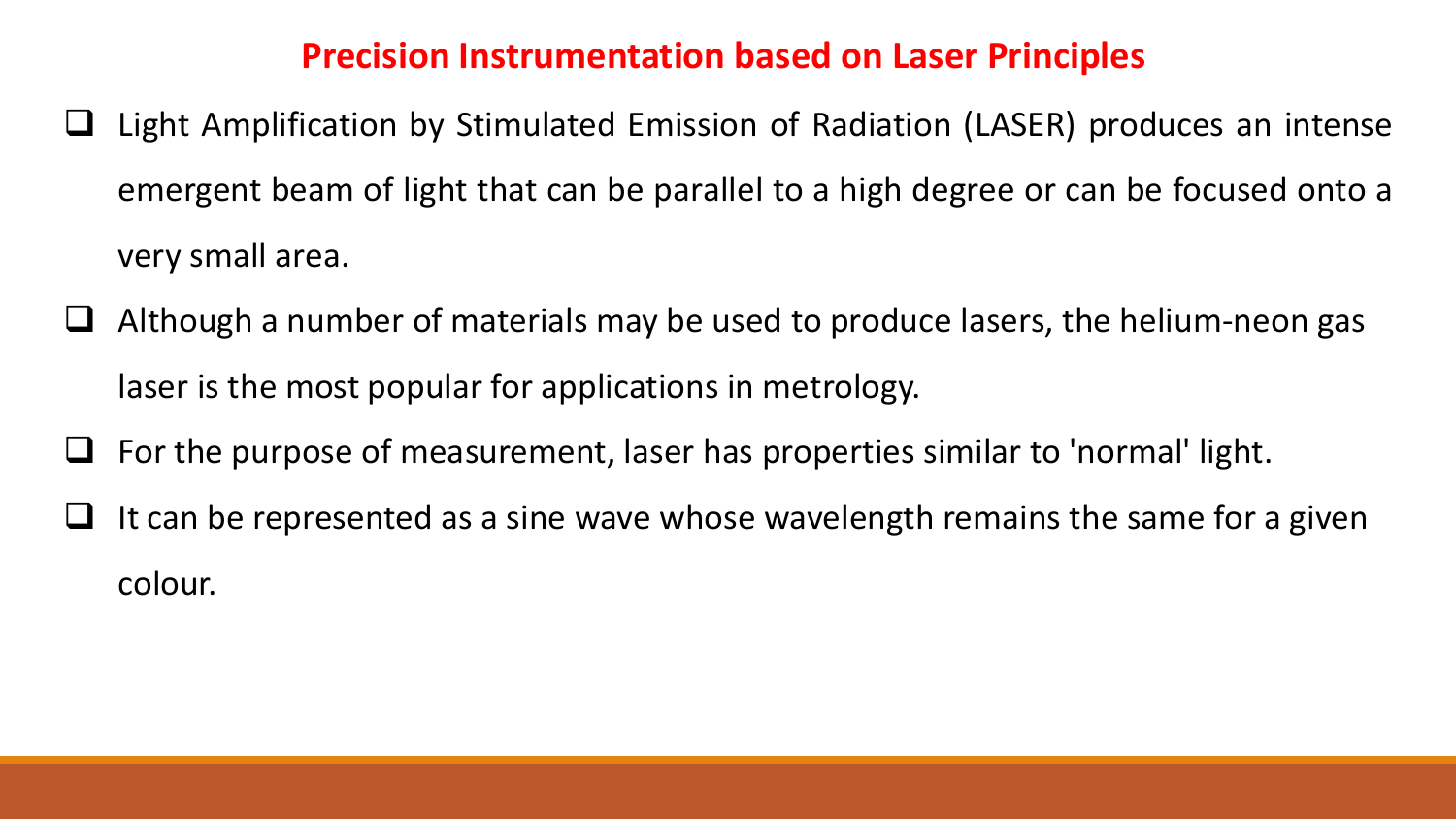## **Properties of LASER**

- **Laser light is monochromatic**: It has a bandwidth in the range of 0.4 0.5 μm. Stabilized lasers have still narrower bandwidths, with the result that very high resolution can be achieved during measurement.
- **Laser light is coherent:** In normal light, the rays are randomly phased, resulting in partial interference within the beam. In contrast, laser rays are all in phase, producing a coherent beam of light.
- **Laser light is naturally collimated:** The rays in a laser beam are perfectly parallel with line divergence and scatter.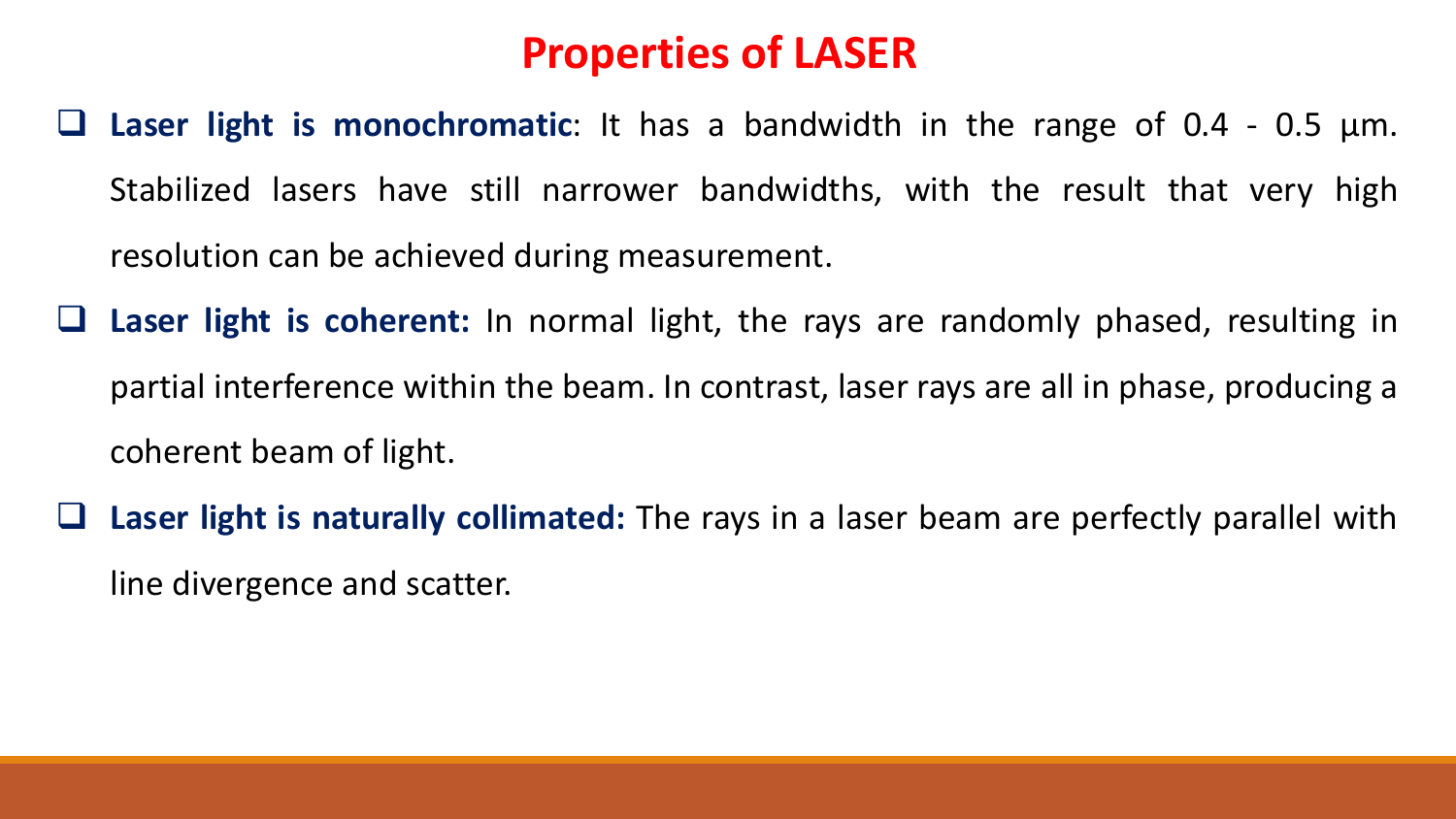### **Laser Interferometers**

- $\checkmark$  Laser interferometers can be used for measurements of small diameters as well as large displacements.
- $\checkmark$  Laser light first falls on the semi-reflector P, is partially reflected by 90° and falls on the other reflector S.
- $\checkmark$  A portion of light passes through P and strikes the corner cube. Light is turned through 180° by the corner cube and recombines at the semi-reflector S.

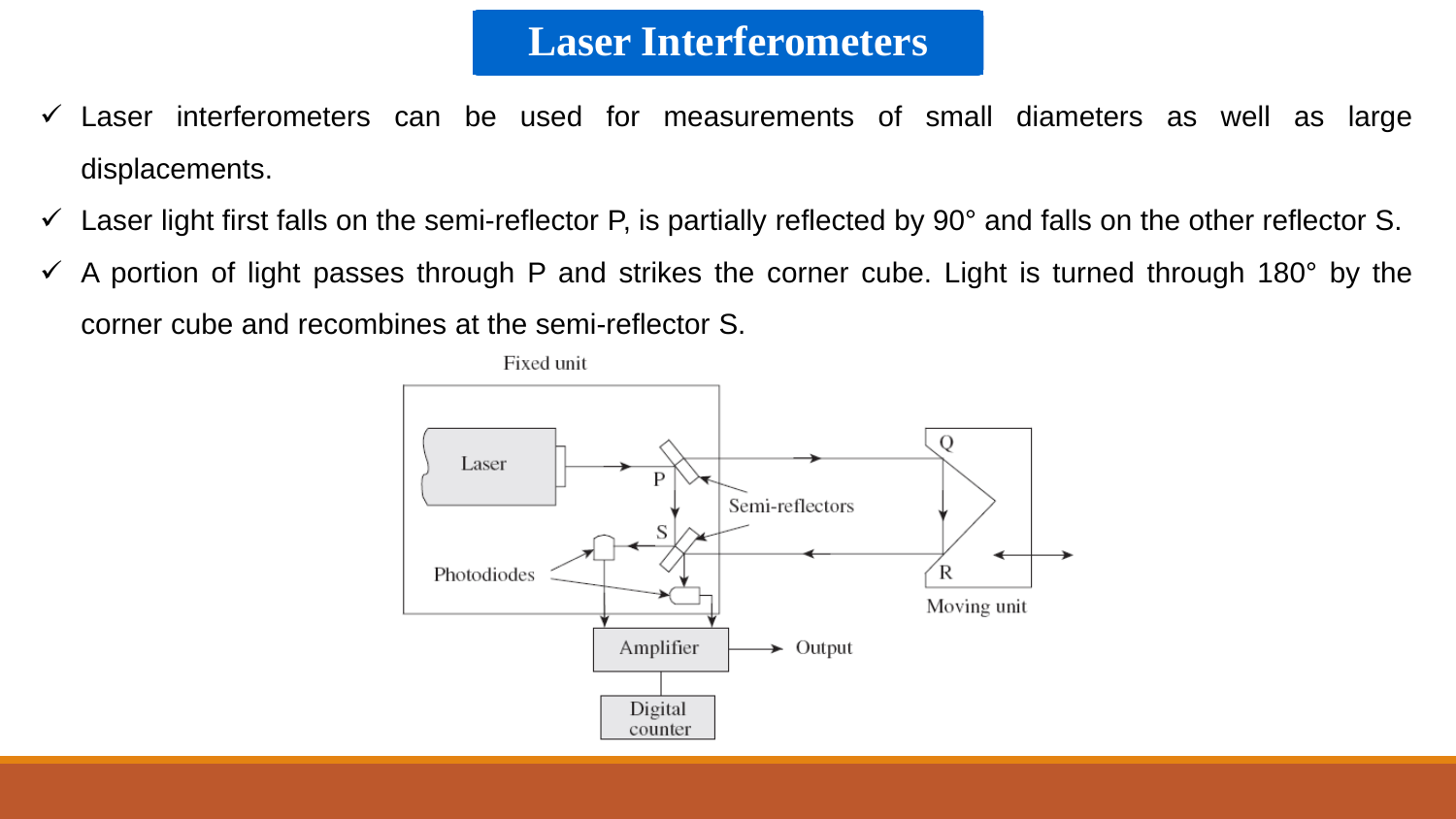#### **Laser Interferometers**

- If the difference between these two paths of light (PQRS − PS) is an odd number of half wavelengths, then interference will occur at S and the diode output will be at a minimum. On the other hand, if the path difference is an even number of half wavelengths, then the photodiodes will register maximum output.
- Each time, the moving slide is displaced by a quarter wavelength, the path difference (i.e., PQRS − PS) becomes half a wavelength and the output from the photodiode also changes from maximum to minimum or vice versa.

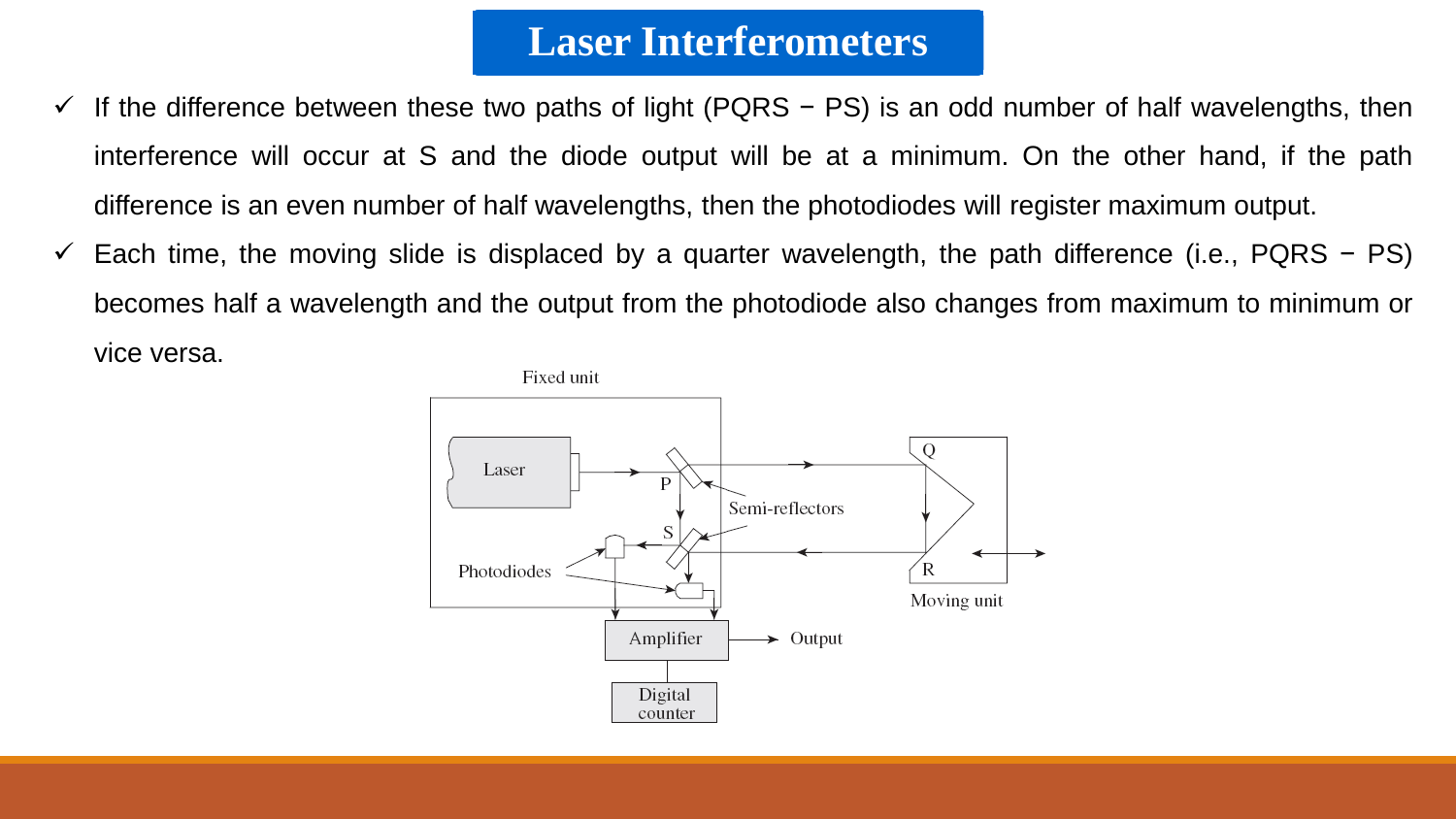### **Michelson Interferometer**

- Its consists minimally of mirrors M1 & M2 and a beam splitter M. In Fig, a source S emits light that hits the beam splitter (in this case, a plate beam-splitter) surface M at point C.
- M is partially reflective, so part of the light is transmitted through to point B while some is reflected in the direction of A.
- $\checkmark$  Both beams recombine at point C' to produce an interference pattern incident on the detector at point E (or on the retina of a person's eye). $S_2'$  $S_{2}$  $S_1$  $mirror - A$ <sup>M1</sup>